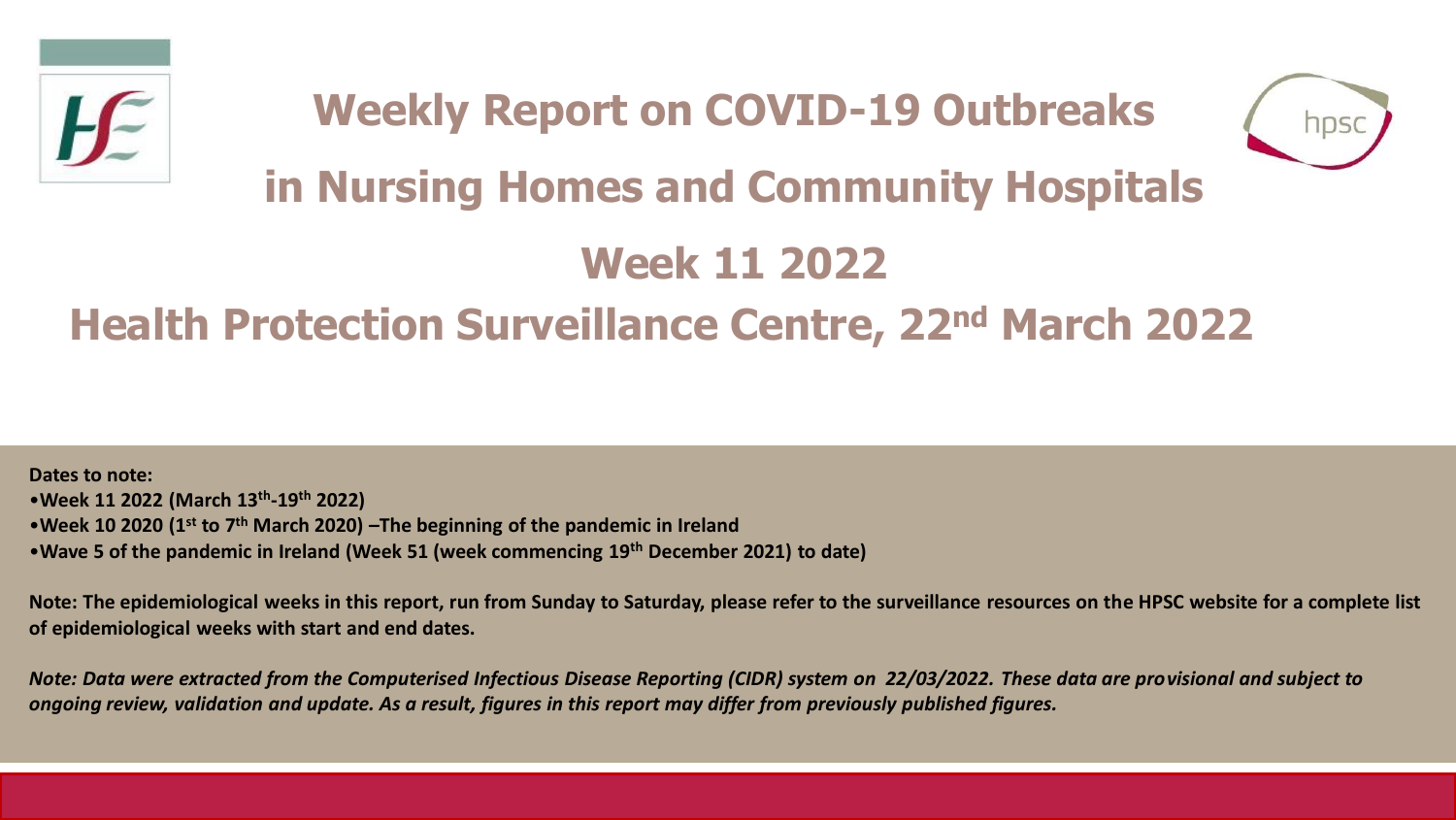

### **Notes**

The following report provides information on COVID-19 outbreaks/clusters notified on CIDR to midnight March 19<sup>th</sup> 2022 (week 11) and extracted from CIDR at 9 am on March 22<sup>nd</sup> 2022.

Data are provisional and subject to ongoing review, validation and updating. For this reason, data reported may not match data previously reported or outbreaks data reported in the future for the same time period. Furthermore, the number of linked cases is based on the number of linked cases at the time of extraction from CIDR and an outbreak may increase in size since the time of extraction due to more cases occurring or more information becoming available on CIDR.

**Sincere thanks are extended to all those who are participating in the collection of data and reporting of data used in this report, particularly under the current challenging circumstances.** This includes the HSE COVID-19 Contact Management Programme (CMP), staff in ICU units, notifying clinicians, laboratory staff, Public Health doctors, Nurses, Surveillance Scientists, Microbiologists and Administrative staff.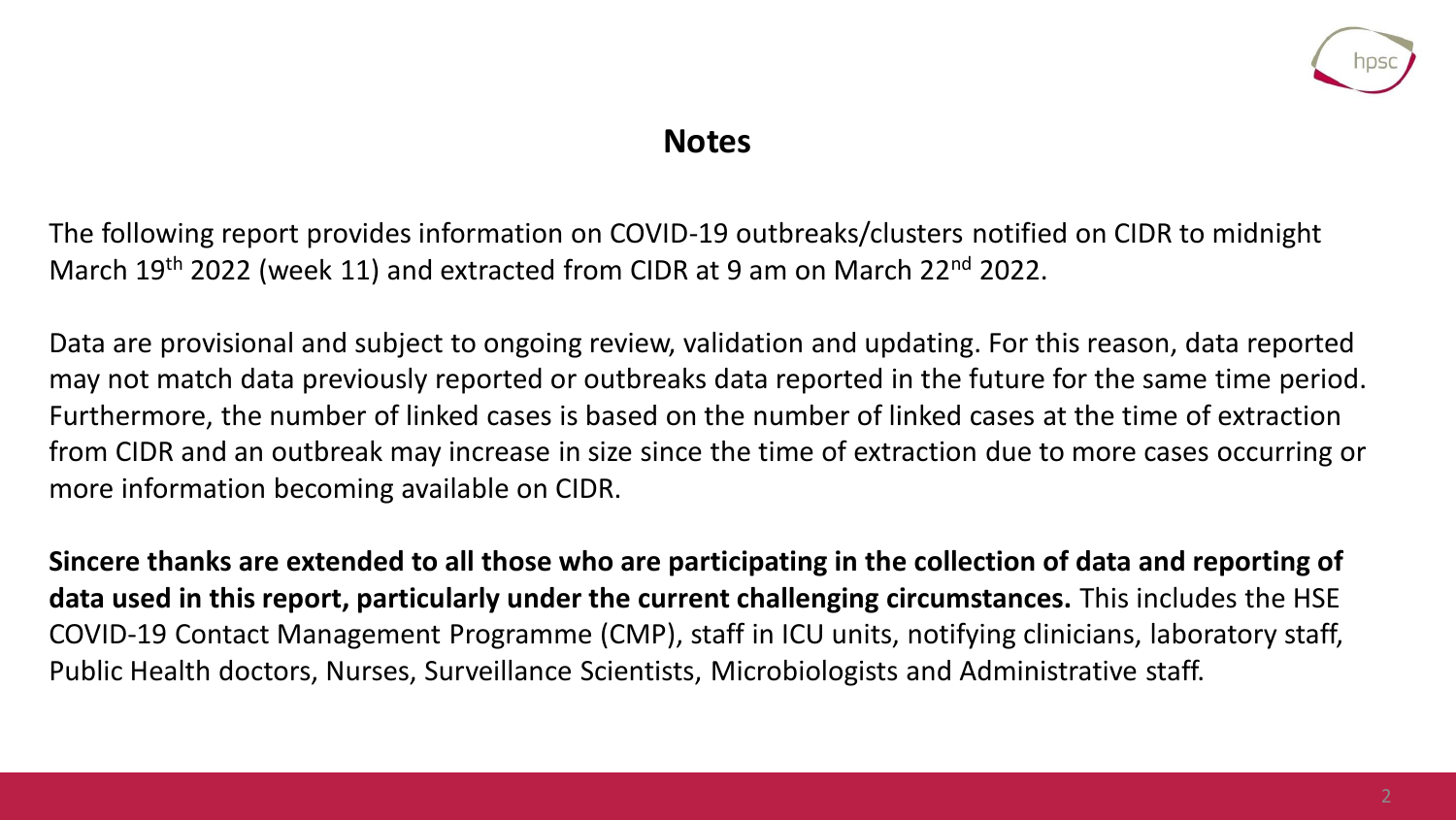

|                                       | <b>Outbreak</b>        |                               | <b>Linked confirmed cases</b> |                               |                                            |                                           |                           |  |
|---------------------------------------|------------------------|-------------------------------|-------------------------------|-------------------------------|--------------------------------------------|-------------------------------------------|---------------------------|--|
| <b>Wave</b>                           | Number of<br>outbreaks | <b>Number of</b><br>$cases^*$ | <b>Number</b>                 | <b>Number</b><br>hospitalised | <b>Number</b><br>admitted to<br><b>ICU</b> | <b>Number</b><br>hospitalised<br>and died | <b>Number</b><br>who died |  |
| <b>Wave 1 (weeks 10-31 2020)</b>      | 301                    | 6658                          | 6251                          | 476                           | 16                                         | 195                                       | 884                       |  |
| <b>Wave 2 (weeks 32-47 2020)</b>      | 80                     | 1571                          | 1555                          | 90                            | $<$ 5                                      | 25                                        | 134                       |  |
| Wave 3 (week 48 2020 - week 25 2021)  | 267                    | 8375                          | 8328                          | 577                           | 12                                         | 199                                       | 1027                      |  |
| <b>Wave 4 (weeks 26-50 2021)</b>      | 202                    | 2811                          | 2703                          | 190                           | $<$ 5                                      | 49                                        | 205                       |  |
| Wave 5 (weeks 51 2021 - week 11 2022) | 487                    | 8639                          | 6352                          | 244                           | $<$ 5                                      | 25                                        | 114                       |  |
| <b>Total</b>                          | 1337                   | 28054                         | 25189                         | 1577                          | 33                                         | 493                                       | 2364                      |  |

\*the larger between the aggregate number of confirmed cases reported or the number of confirmed linked cases

- Overall, there have been 1,337 COVID-19 outbreaks in Nursing homes and Community Hospitals
- 1,577 of 25,189 laboratory confirmed outbreak cases have been hospitalised (6.3%)
- 2,364 deaths have been reported among confirmed outbreak cases in these settings (9.4%)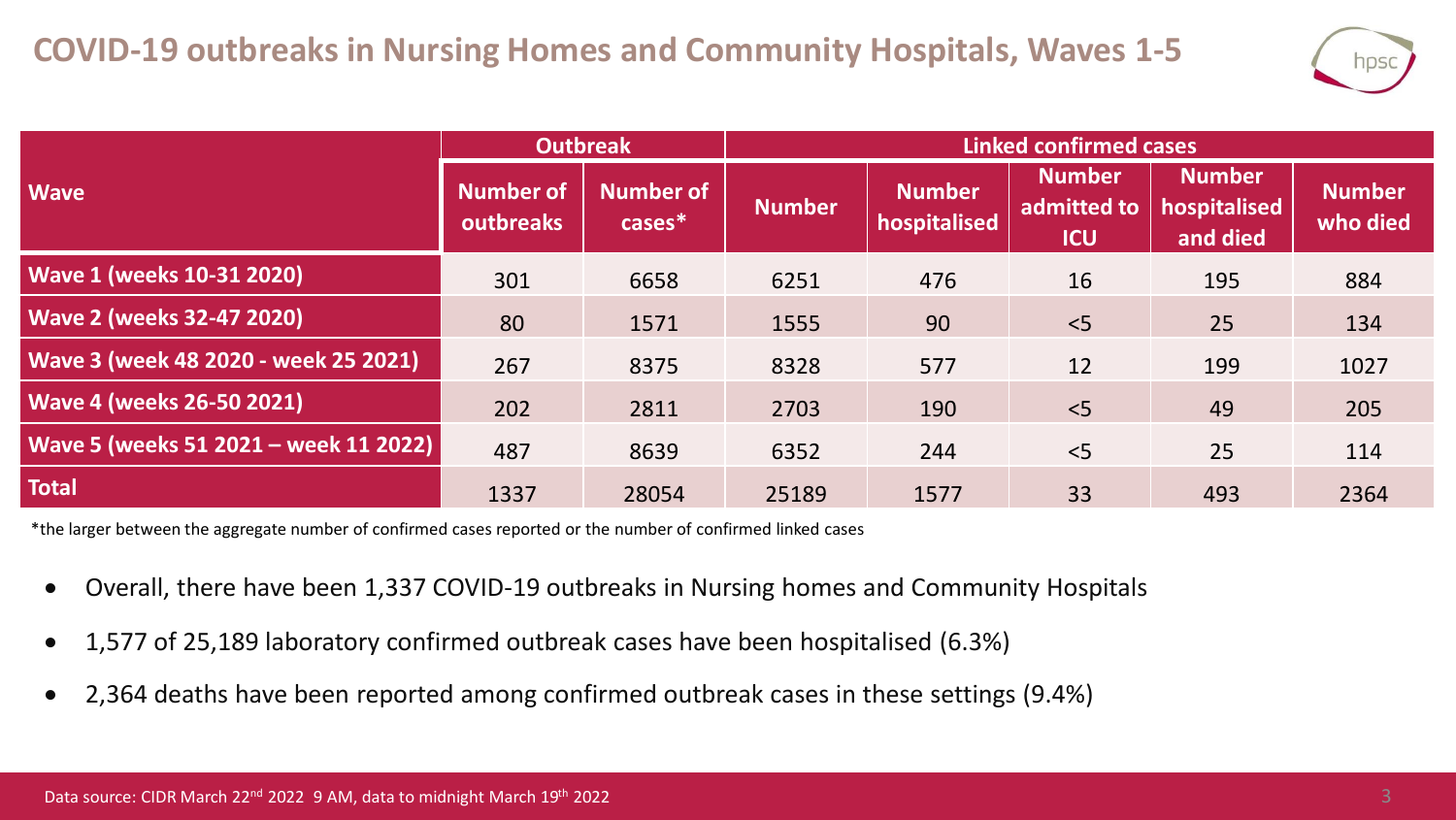#### **Weekly number of COVID-19 outbreaks in Nursing Homes and Community Hospitals,**  hpsc **Waves 1-5**



Large peaks occurred in the number of outbreaks in wave 1 (72 outbreaks in a single week) and wave 3 (57 outbreaks in a single week). In week 11 2022, 39 outbreaks were reported in these settings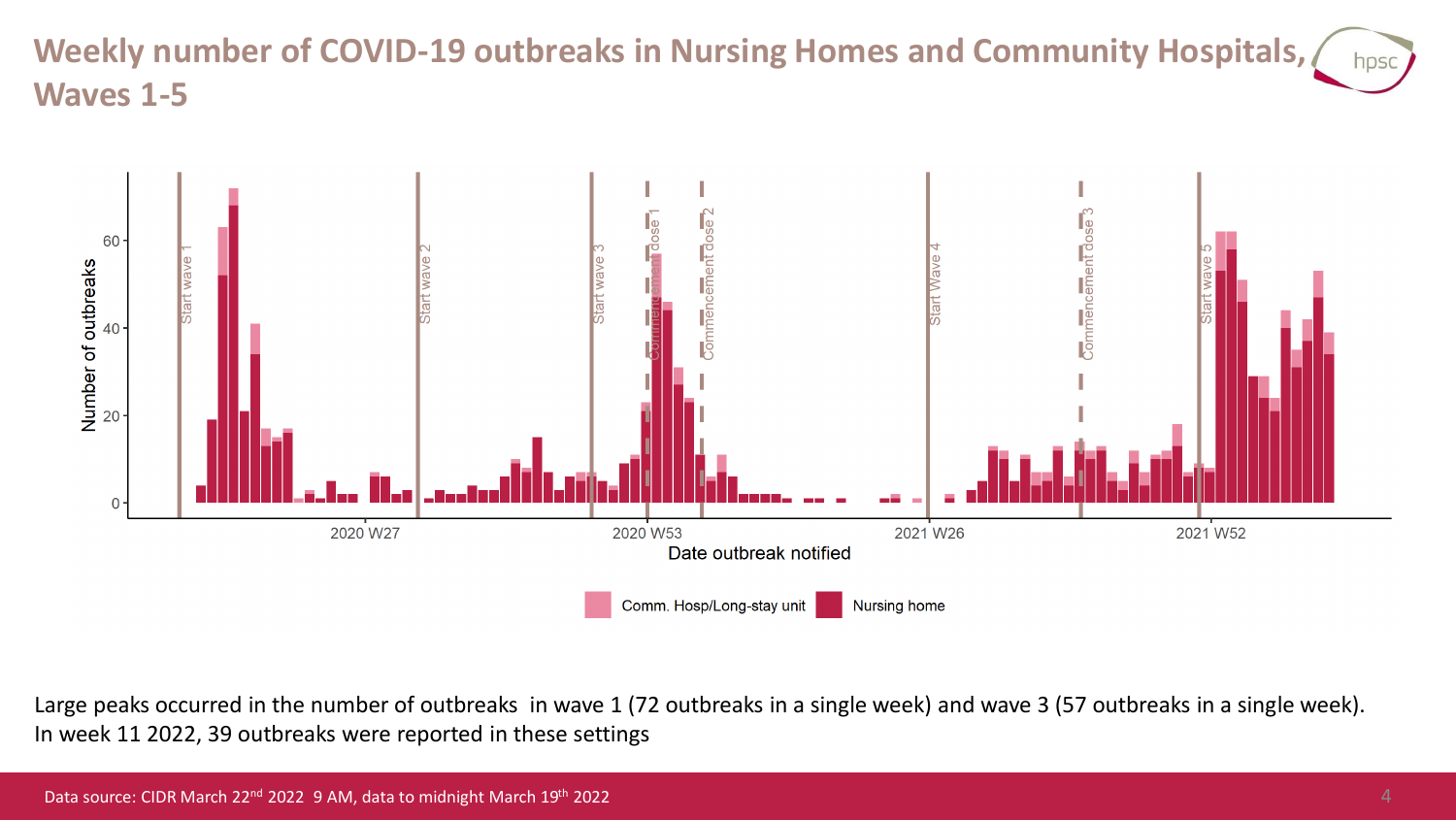# **Burden of disease associated with COVID-19 outbreaks in Nursing Homes and Community Hospitals, Wave 5 (weeks 51 2021 to week 11 2022)**



|                                  | <b>Outbreak</b>        |                               | <b>Linked confirmed cases</b> |                               |                                            |                                           |                    |  |
|----------------------------------|------------------------|-------------------------------|-------------------------------|-------------------------------|--------------------------------------------|-------------------------------------------|--------------------|--|
| <b>Outbreaks Location</b>        | Number of<br>outbreaks | <b>Number of</b><br>$cases^*$ | <b>Number</b>                 | <b>Number</b><br>hospitalised | <b>Number</b><br>admitted to<br><b>ICU</b> | <b>Number</b><br>hospitalised<br>and died | Number who<br>died |  |
| <b>Comm. Hosp/Long-stay unit</b> | 52                     | 665                           | 503                           | 45                            | < 5                                        | < 5                                       | 5                  |  |
| <b>Nursing home</b>              | 435                    | 7974                          | 5849                          | 199                           | < 5                                        | 24                                        | 109                |  |
| <b>Total</b>                     | 487                    | 8639                          | 6352                          | 244                           | < 5                                        | 25                                        | 114                |  |

\*the larger between the aggregate number of confirmed cases reported or the number of confirmed linked cases

#### **Wave 5:**

- 487 outbreaks in wave 5
- 8,639 cases were reported associated with these outbreaks, of which there was disaggregate data available on 6,352 cases (74%)
- 244 of the 6,352 outbreak-linked cases (3.8%) were hospitalised (age range 21-99 years, median 82 years).
- 114 of the 6,352 outbreak-linked cases (1.8%) cases died (age range 52-101 years, median 87 years). An additional four deaths were reported among probable cases linked to wave 5 outbreaks.

#### **Week 11 2022**

• Thirty-nine new outbreaks -321 associated cases (range 0-30 cases per outbreak)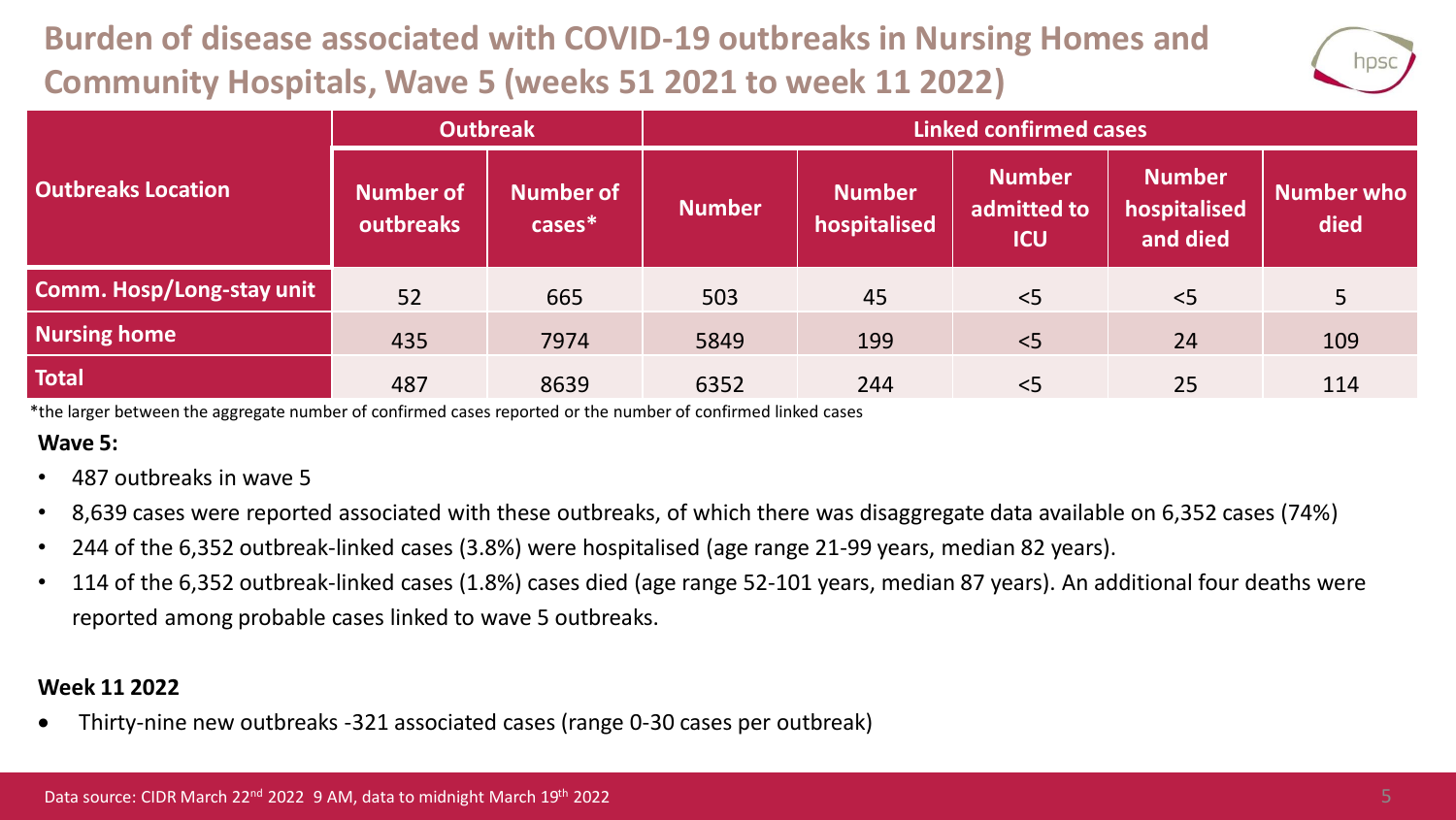**Weekly number of COVID-19 outbreaks in Nursing Homes and Community Hospitals, Waves 4 & 5 (weeks 26 2021 – week 11 2022)**



#### **Waves 4 and 5:**

- 689 nursing home and community hospital/long stay unit COVID-19 outbreaks notified
- The number of outbreaks in these settings to week 52 2021 had been relatively stable, but increased to 62 outbreaks in weeks 1 and 2 2022, decreased to 24 outbreaks in week 6 2022, and was 39 in week 11 2022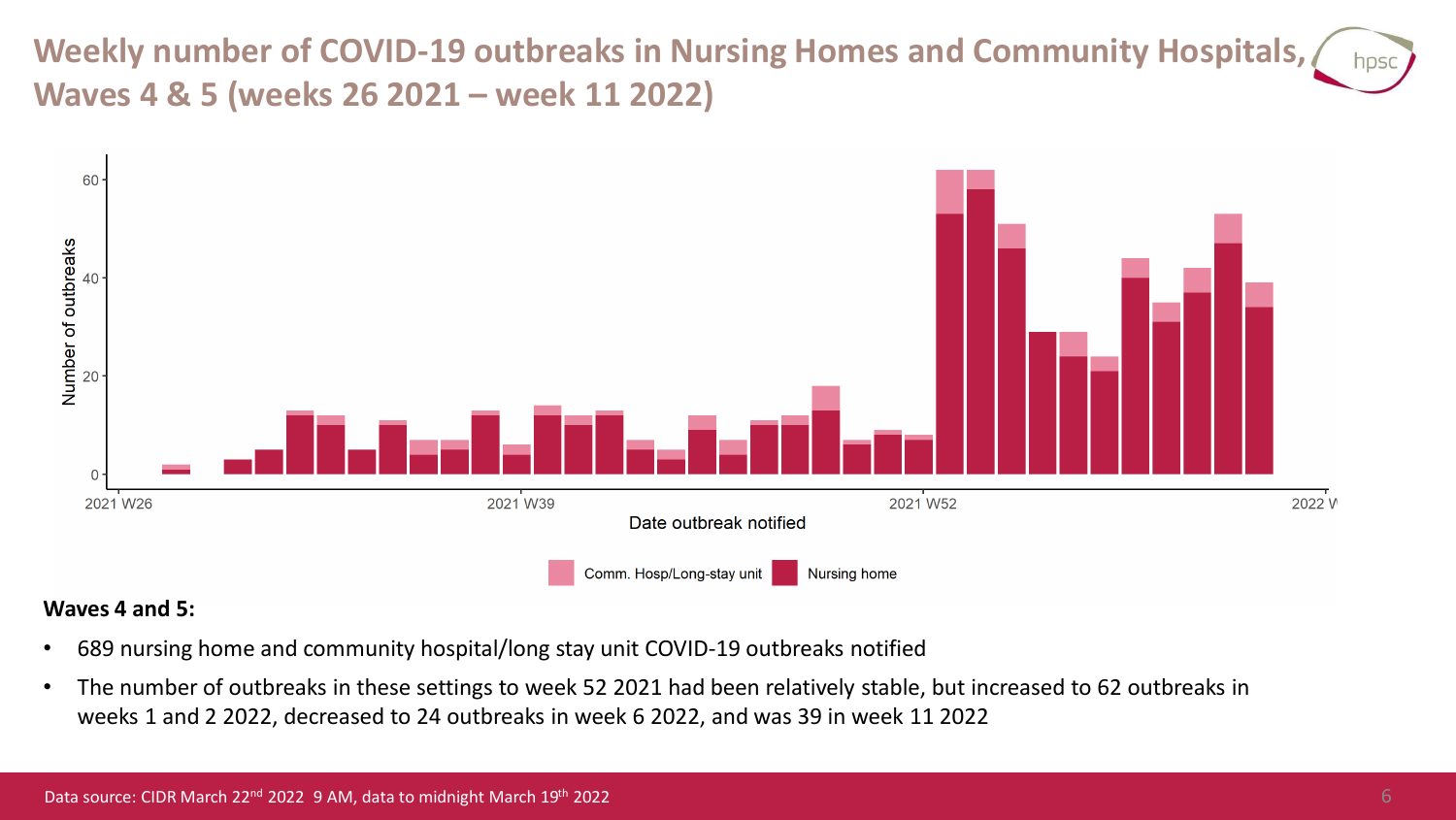**Regional distribution of outbreaks in Nursing Home and Community Hospitals, Waves 4 & 5 (weeks 26 2021 – week 11 2022)**





#### **Waves 4 and 5:**

- The highest number of outbreaks was reported in CHO4 (105 outbreaks) followed by CHO2 (88 outbreaks)
- Nine CHOs were represented in the 39 outbreaks notified in week 11 2022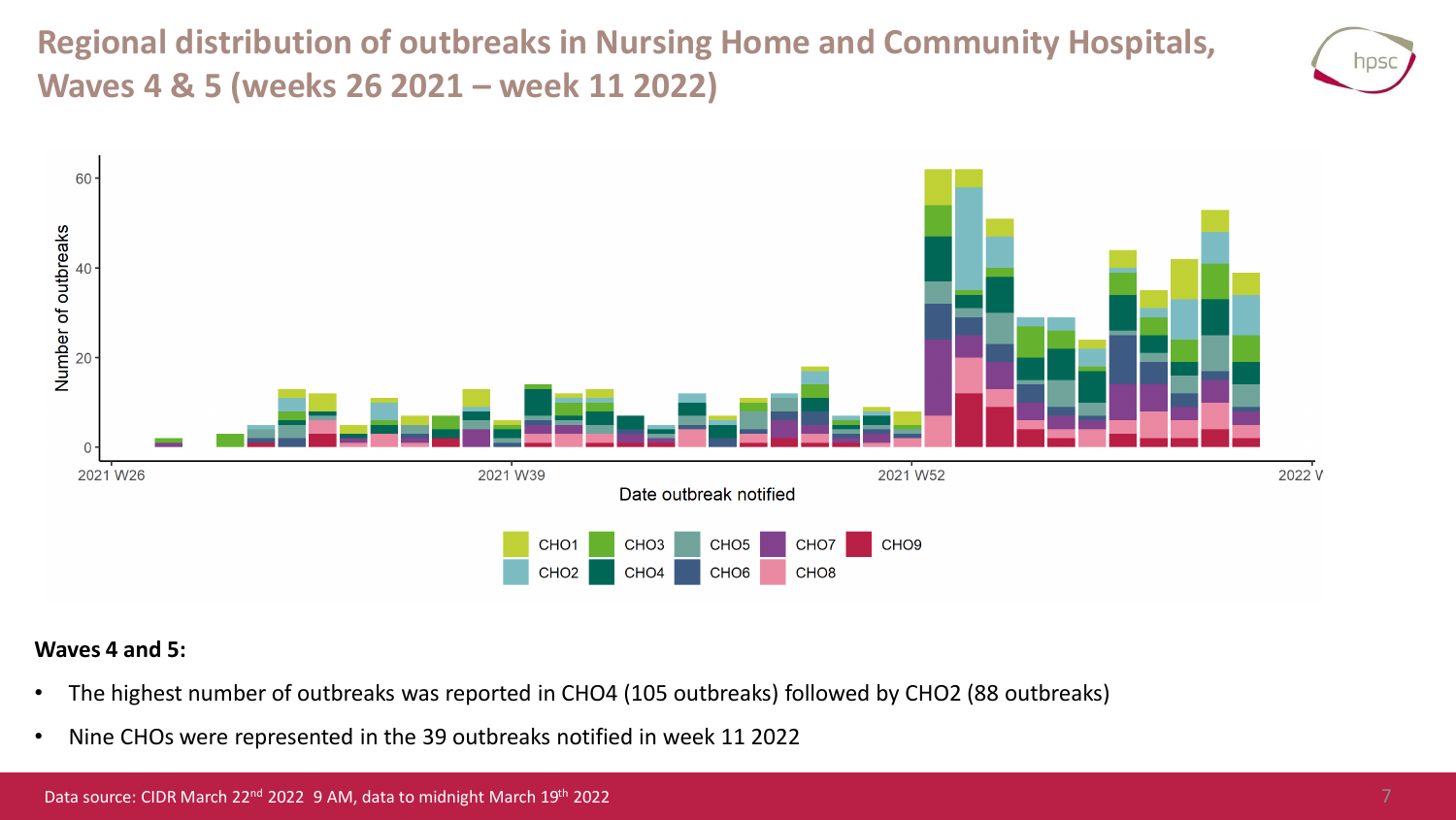## **New and active outbreaks by week in Nursing Home and Community Hospitals, Wave 4 and 5 (week 26 2021 to week 11 2022)**





#### **Wave 4 and 5:**

The number of active outbreaks (those with a case notified that week) peaked at 169 in week 4 2022. Fewer outbreaks had cases reported in weeks 5-11 2022 although the number of known active outbreaks in the most recent weeks may increase as more data become available

Note: linked case information is only available for 6352/8639 (74%) cases in wave 5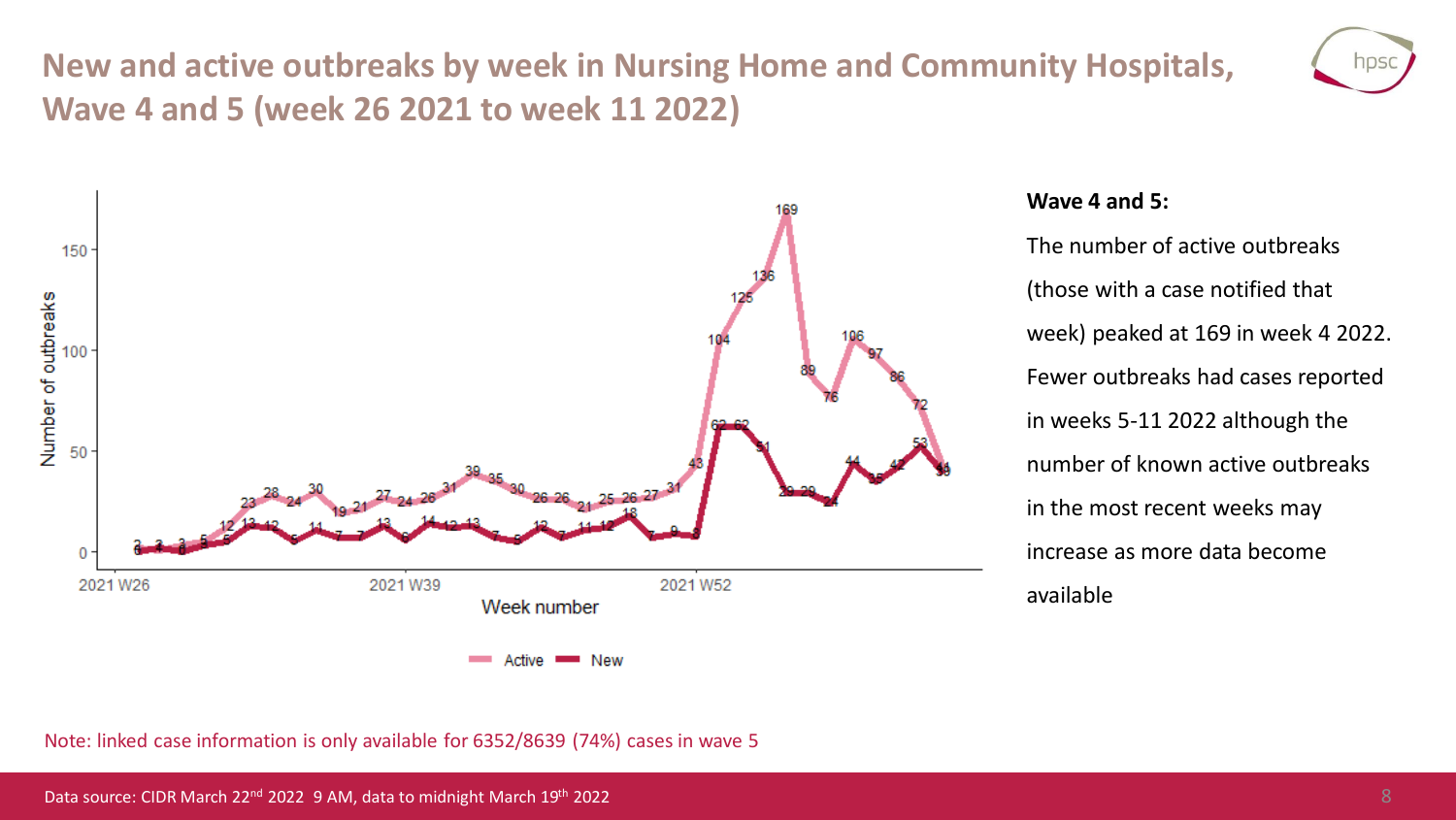### **Cases associated with COVID-19 outbreaks in Nursing Homes and Community Hospitals, Waves 1 to 5**





For outbreaks reported in week 11 2022, the number of outbreak associated cases was 321. The peak in weekly case numbers in wave 5 was in outbreaks reported in week 2 2022 with 1604 cases. This is 6 times the peak weekly number of cases in wave 4 (n=265), and 77% of the peak weekly number of cases in wave 3 (n=2092)

Note: Numbers of associated cases are based on the larger between the aggregate number of confirmed cases reported and the number of confirmed linked cases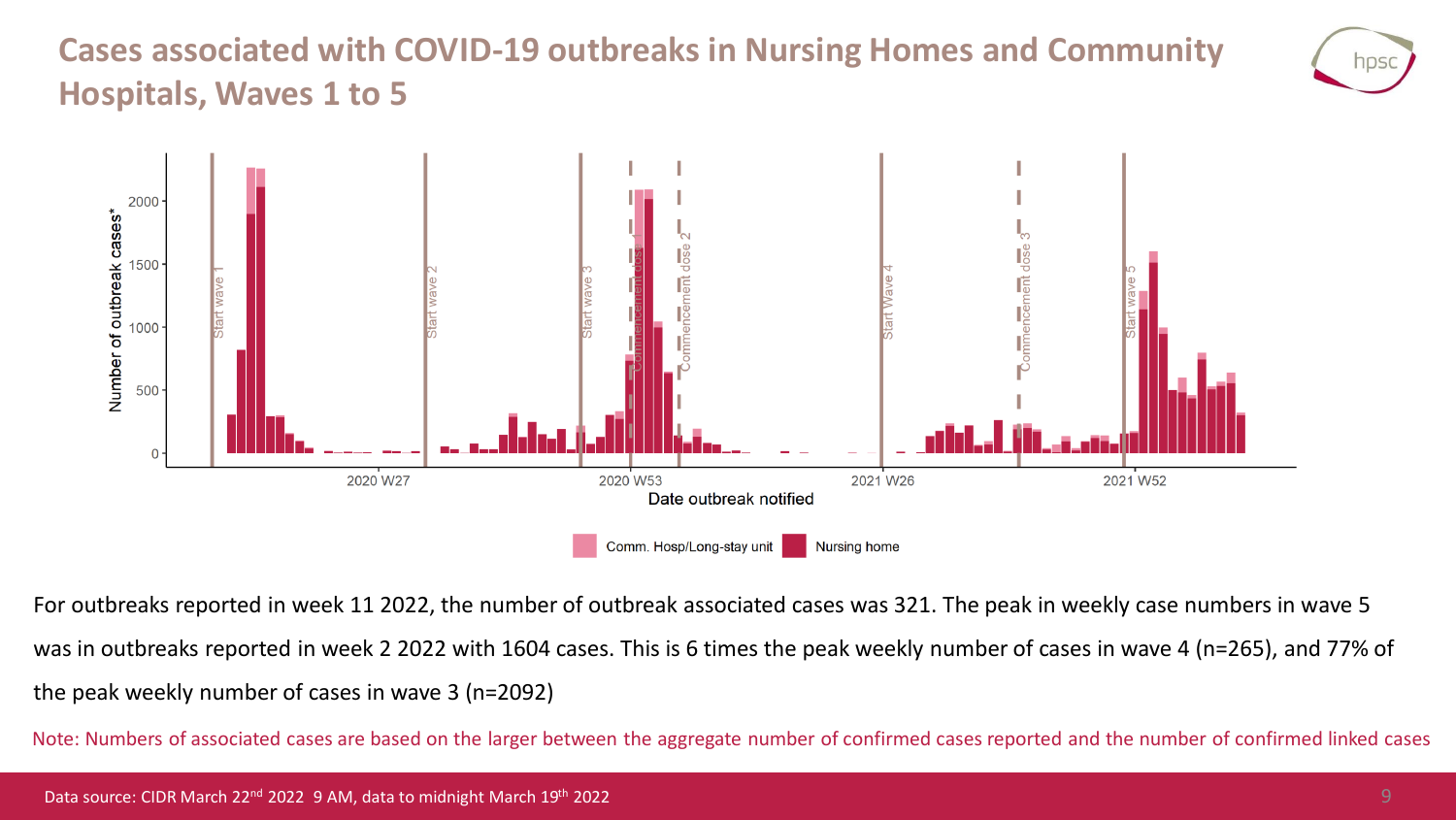**Cases associated with COVID-19 outbreaks in Nursing Homes and Community Hospitals by healthcare worker status, Waves 1 to 5**





In week 11, 96 outbreak associated cases were among staff and 273 among residents

Note: Numbers of associated cases are based on the larger between the aggregate number of confirmed cases reported and the number of confirmed linked cases. Staff and clients case numbers were derived from aggregate data provided on the number of staff and clients cases.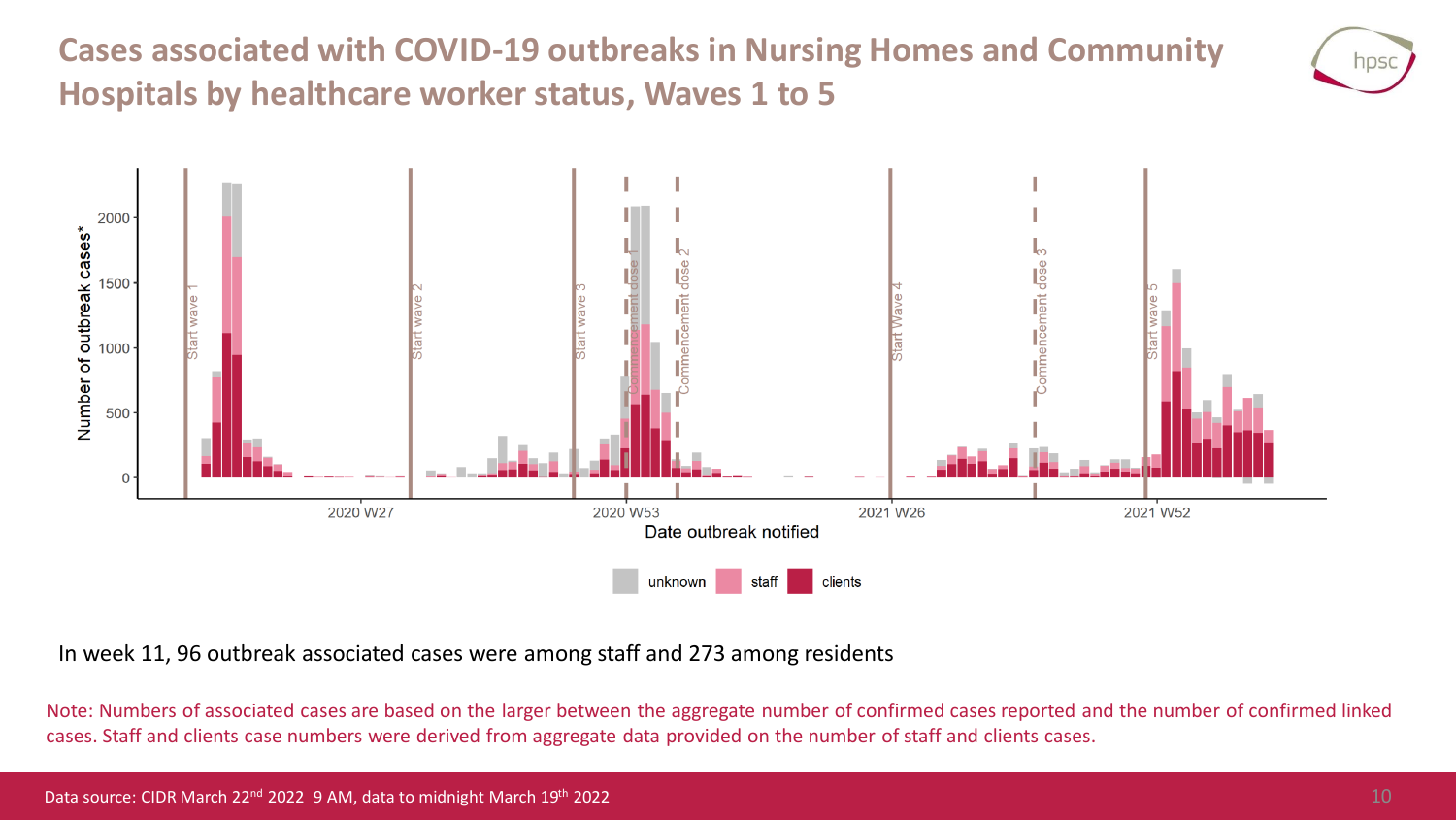## **Deaths among confirmed cases linked to COVID-19 outbreaks in Nursing Homes and Community Hospitals by week of death, waves 1 -5**





- In wave 4, the number of deaths per week (by date of death) peaked in week 39 with 19 deaths, followed by a reduction from week 44
- In wave 5, the highest number of weekly deaths (by date of death) is 20 in week 4 2022
- Note: only 74% of outbreak-associated cases in wave 5 have been electronically linked to outbreaks, and were thus available for inclusion in this figure
- Also, the data on linked deaths for recent outbreaks is likely an underestimate, as deaths may still accrue among known cases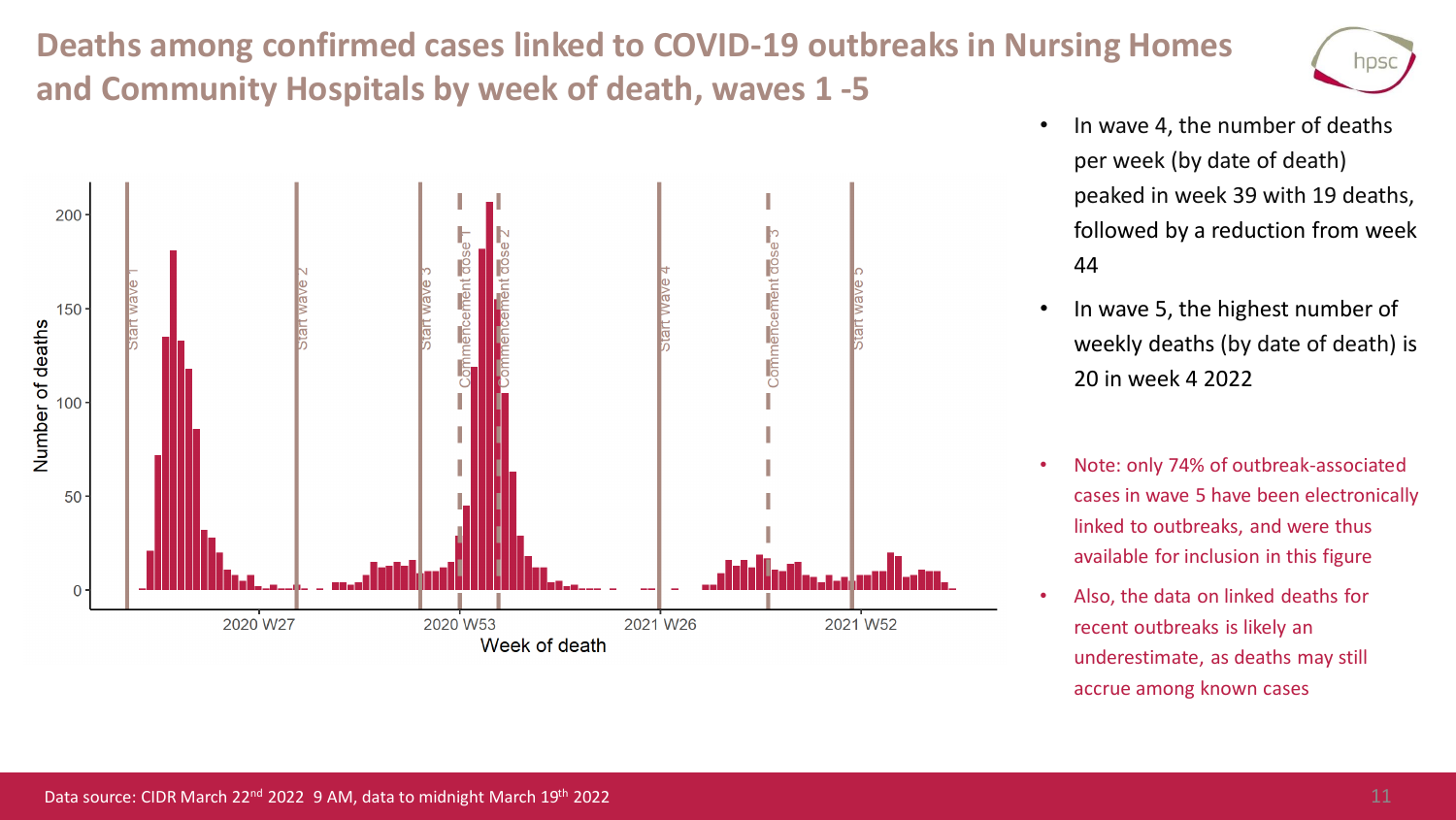**Outcomes among cases linked to COVID-19 outbreaks in Nursing Homes and Community Hospitals by age group, Wave 5 (weeks 51 2021 to week 11 2022)**



| Age group     | <b>Number</b> | <b>Number</b><br>hospitalised | %<br>hospitalised | <b>Number</b><br>admitted to<br><b>ICU</b> | % ICU | <b>Number</b><br>who died | % died |
|---------------|---------------|-------------------------------|-------------------|--------------------------------------------|-------|---------------------------|--------|
| <45 yrs       | 1657          | 23                            | 1.4%              | < 5                                        | 0.0%  | < 5                       | 0.0%   |
| 45-64 yrs     | 1036          | 26                            | 2.5%              | < 5                                        | 0.0%  | $<$ 5                     | 0.3%   |
| $65 - 74$ yrs | 452           | 25                            | 5.5%              | < 5                                        | 0.0%  | $\overline{7}$            | 1.5%   |
| 75-84 yrs     | 1327          | 83                            | 6.3%              | < 5                                        | 0.0%  | 31                        | 2.3%   |
| $85+yrs$      | 1880          | 87                            | 4.6%              | < 5                                        | 0.1%  | 73                        | 3.9%   |
| <b>Total</b>  | 6352          | 244                           | 3.8%              | < 5                                        | 0.0%  | 114                       | 1.8%   |

Note: disease severity information is only available for 6352/8639 (74%) cases in wave 5, and deaths may still accrue among known cases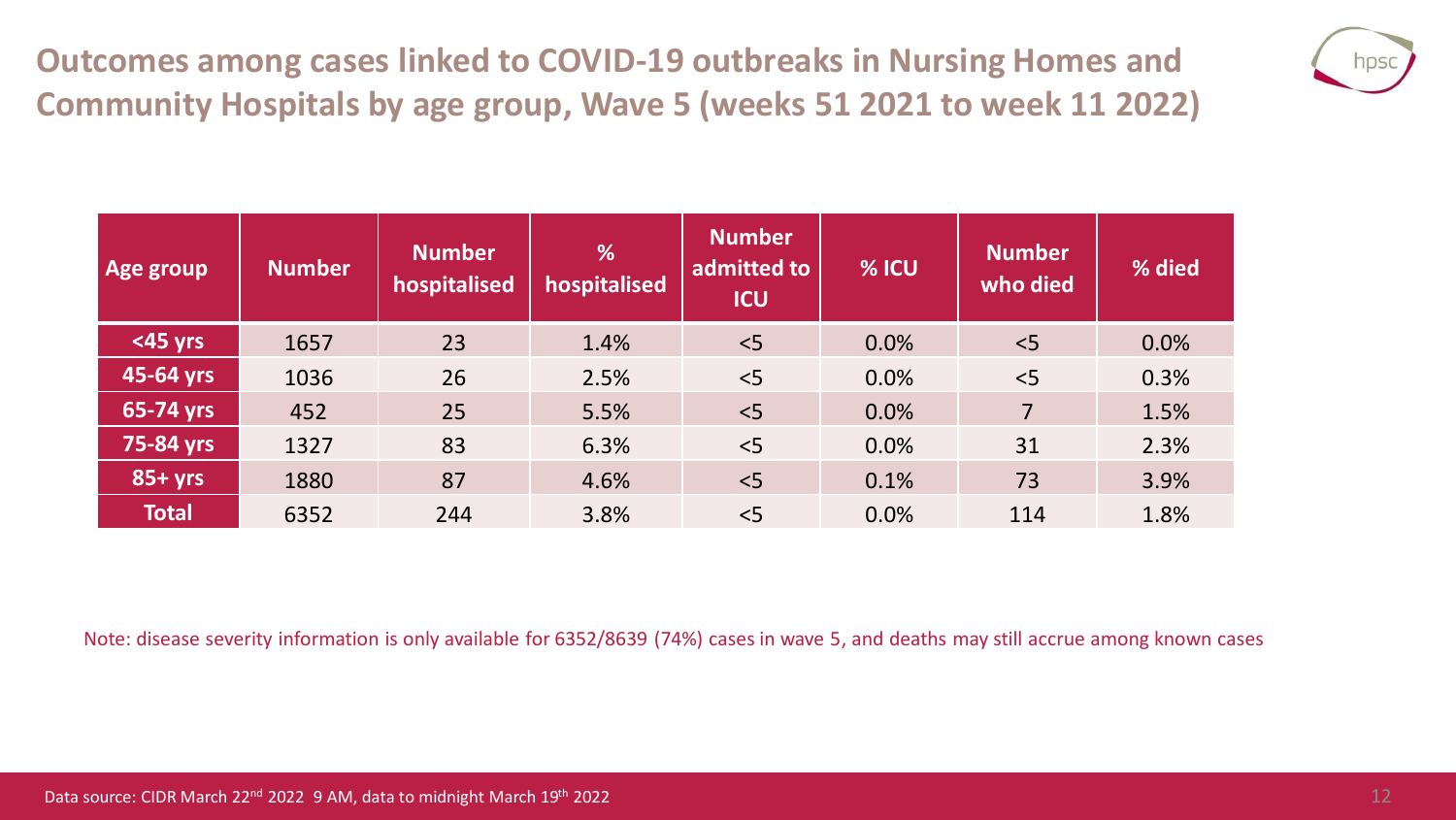## **Comparison of disease severity among cases linked to outbreaks in Nursing Homes and Community Hospitals by wave and age group**

| Age<br>group    | <b>Wave</b> | <b>Number</b> | <b>Number</b><br>hospitalised | %<br>hospitalised | <b>Number</b><br>admitted to ICU | % ICU | Number who<br>died | % died |
|-----------------|-------------|---------------|-------------------------------|-------------------|----------------------------------|-------|--------------------|--------|
| $\leq$ 65 yrs   | Wave 1      | 2672          | 88                            | 3.3%              | 5                                | 0.2%  | 20                 | 0.7%   |
|                 | Wave 2      | 779           | 15                            | 1.9%              | < 5                              | 0.0%  | < 5                | 0.1%   |
|                 | Wave 3      | 4032          | 101                           | 2.5%              | 8                                | 0.2%  | 18                 | 0.4%   |
|                 | Wave 4      | 1173          | 16                            | 1.4%              | < 5                              | 0.2%  | 7                  | 0.6%   |
|                 | Wave 5      | 2693          | 49                            | 1.8%              | < 5                              | 0.0%  | $\mathbf{3}$       | 0.1%   |
| $65 + yrs$      | Wave 1      | 3577          | 388                           | 10.8%             | 11                               | 0.3%  | 864                | 24.2%  |
|                 | Wave 2      | 776           | 75                            | 9.7%              | < 5                              | 0.1%  | 133                | 17.1%  |
|                 | Wave 3      | 4296          | 476                           | 11.1%             | < 5                              | 0.1%  | 1009               | 23.5%  |
|                 | Wave 4      | 1530          | 174                           | 11.4%             | < 5                              | 0.1%  | 198                | 12.9%  |
|                 | Wave 5      | 3659          | 195                           | 5.3%              | < 5                              | 0.0%  | 111                | 3.0%   |
| <b>All ages</b> | Wave 1      | 6251          | 476                           | 7.6%              | 16                               | 0.3%  | 884                | 14.1%  |
|                 | Wave 2      | 1555          | 90                            | 5.8%              | < 5                              | 0.1%  | 134                | 8.6%   |
|                 | Wave 3      | 8328          | 577                           | 6.9%              | 12                               | 0.1%  | 1027               | 12.3%  |
|                 | Wave 4      | 2703          | 190                           | 7.0%              | < 5                              | 0.1%  | 205                | 7.6%   |
|                 | Wave 5      | 6352          | 244                           | 3.8%              | < 5                              | 0.0%  | 114                | 1.8%   |

The percentage of cases 65 years or older who died among cases linked to outbreaks notified in wave 4 was 12.9% and in wave 5 was 3.0%, compared to between 17.1% and 24.2% in waves 1-3

Note: disease severity information is only available for 6352/8639 (74%) cases in wave 5, and deaths may still accrue among known cases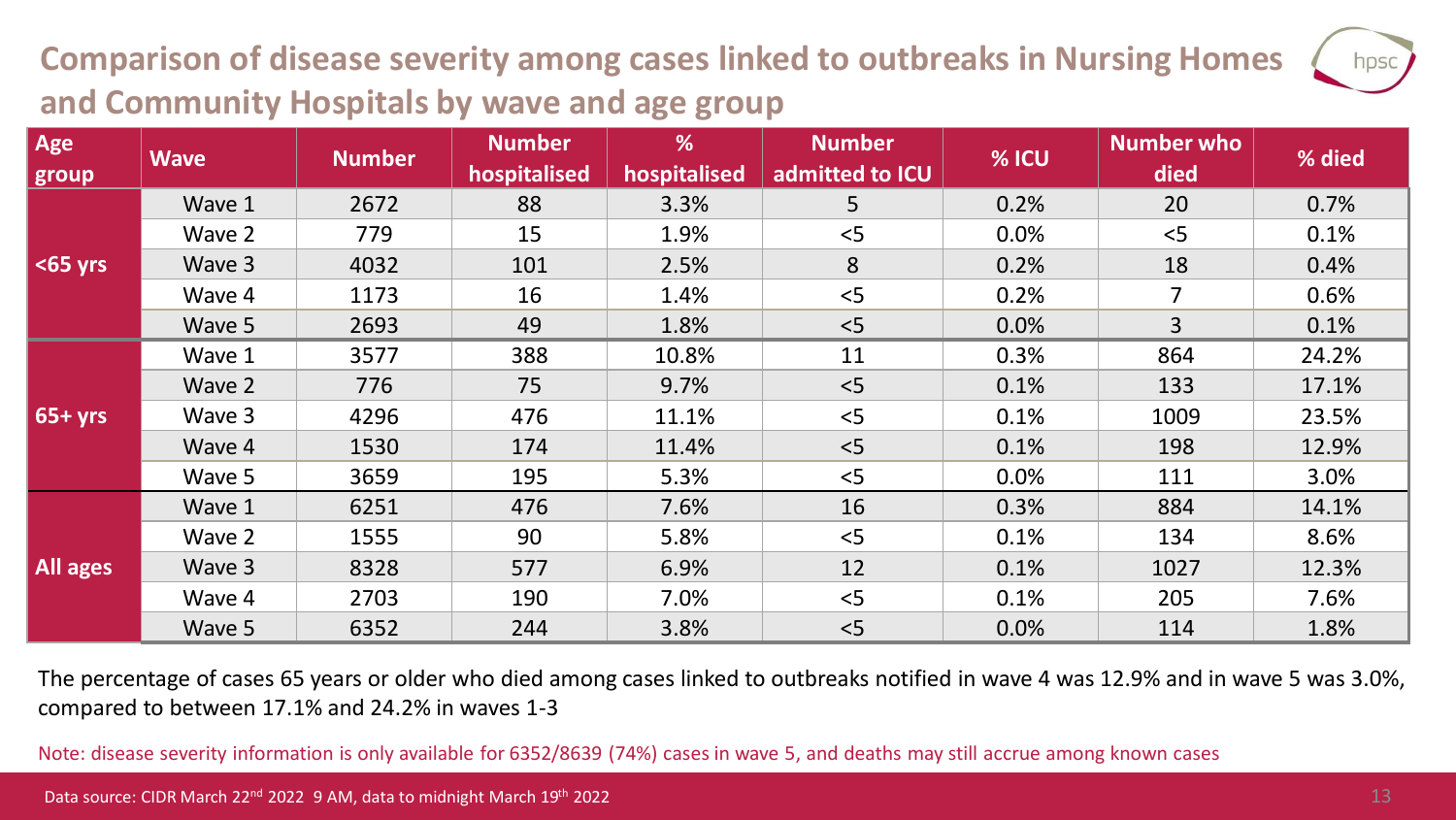### **Distribution of outbreak size\* by month of outbreak notification**



The median outbreak size has remained relatively low since the vaccination programme commenced in January/February 2021

The median outbreak size for outbreaks reported in January 2022 increased to 18 and reduced to 13 in February, and to 9 in March (Note: data for February and March likely incomplete)

\*Number of associated cases is based on the larger between the aggregate number of confirmed cases reported and the number of confirmed linked cases

NDS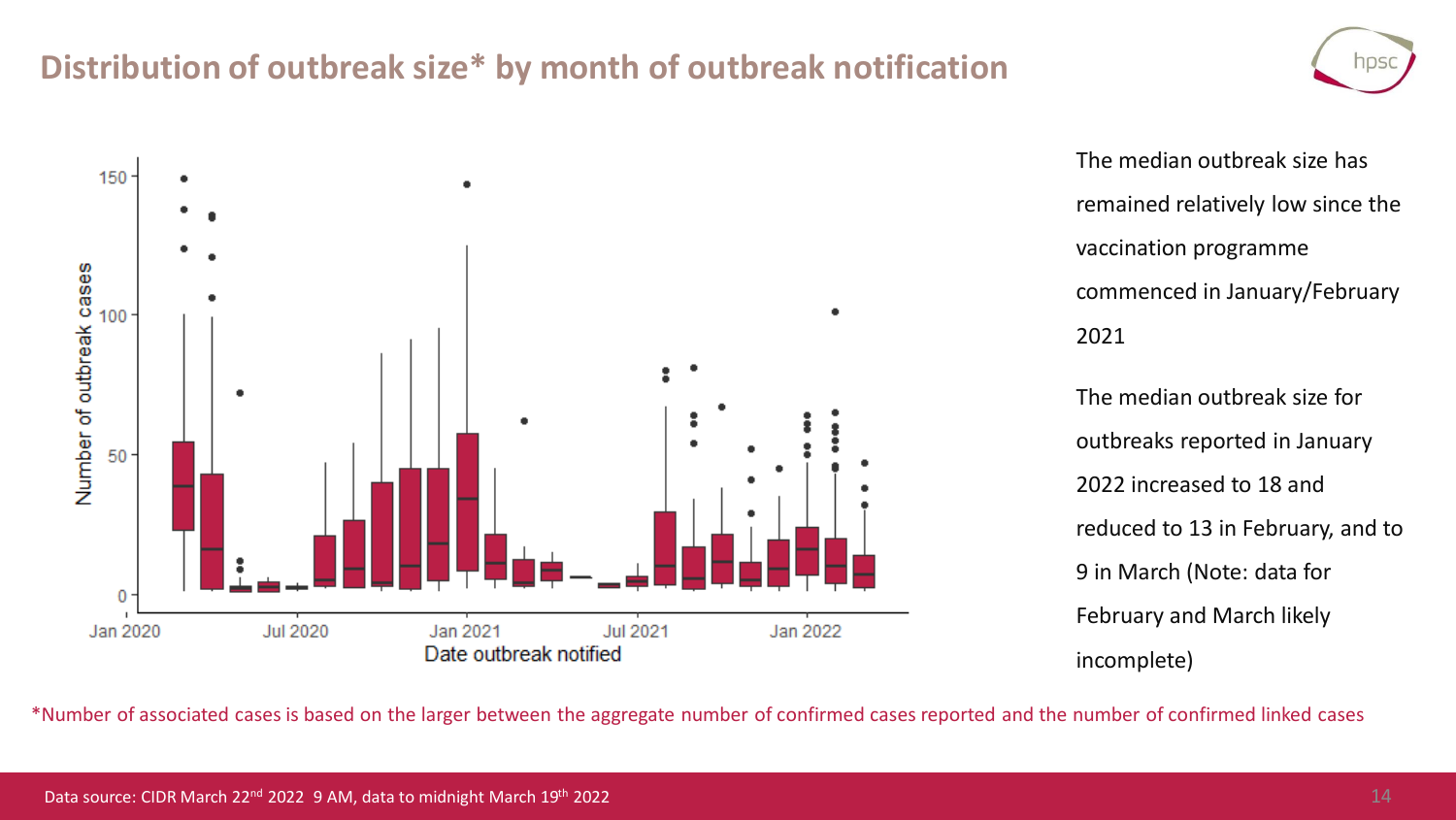### **Distribution of number of deaths per outbreak by month of outbreak notification**

**Jul 2021** 

Jan 2022



The median number of deaths per outbreak has remained relatively low since the vaccination programme commenced in January/February 2021.

The monthly median number of deaths per outbreak has remained at zero since November 2021 (Note: data for February and March likely incomplete)

Note: Later outbreaks in the series may still be accruing cases and deaths



Jan 2021

Date outbreak notified

**Jul 2020** 

Number of outbreak cases who died<br>asses who died  $20<sup>°</sup>$ 

 $\mathbf{0}$ 

Jan 2020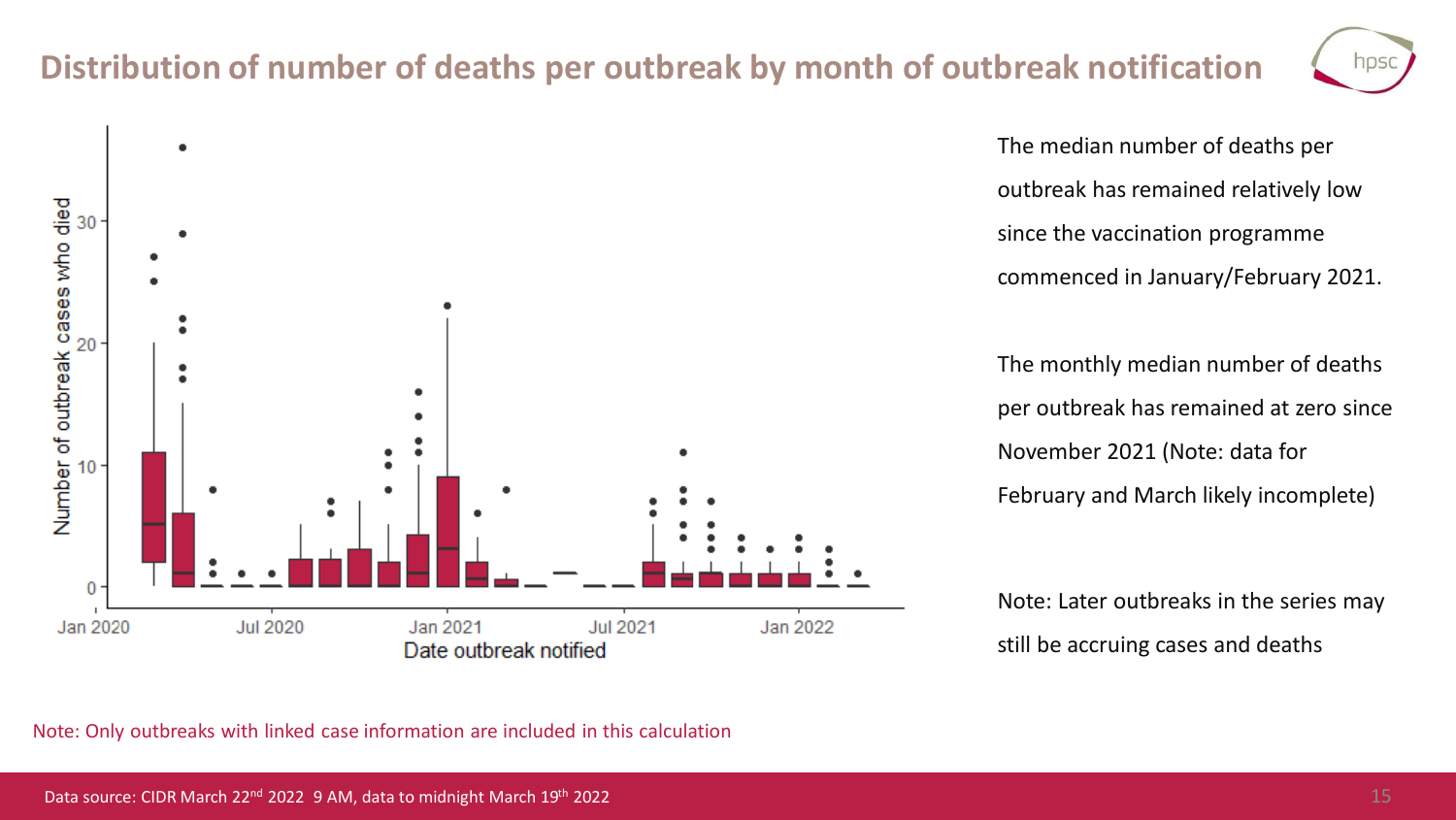### **Distribution of outbreak case fatality by month of outbreak notification**





The median outbreak case fatality has remained relatively low since the vaccination programme commenced in January/February 2021.

The monthly median outbreak case fatality has remained at zero since November 2021 (Note: data for February and March likely incomplete)

Note: Later outbreaks in the series may still be accruing cases and deaths

Note: Only outbreaks with linked case information are included in this calculation